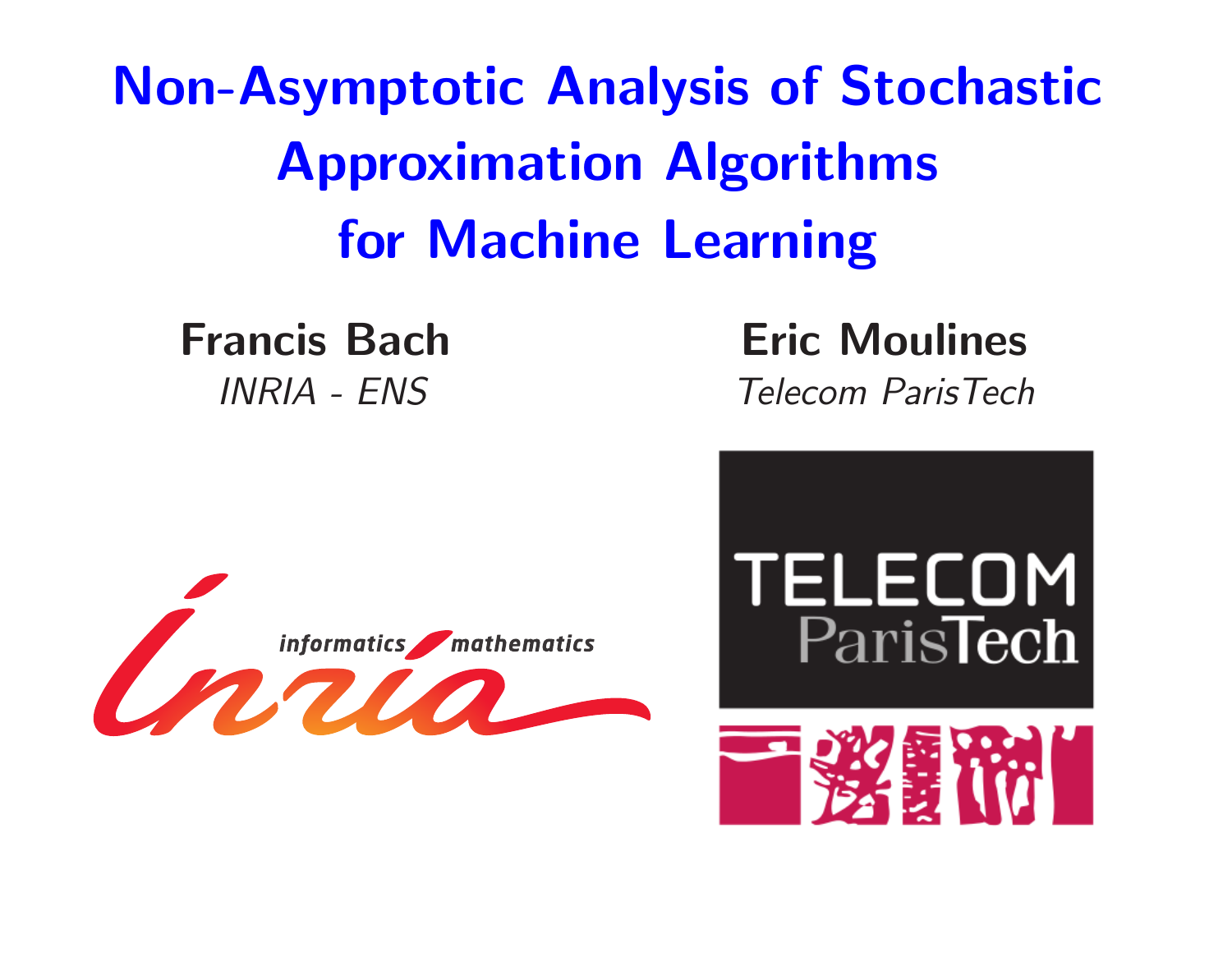# Stochastic approximation

- $\bullet$  Context: Large-scale learning ("large  $p$ , large  $n$ , large  $k$ ")
- Goal: Minimizing a function  $f$  defined on a Hilbert space  $\mathcal H$ 
	- given only unbiased estimates  $f'_n$  $f'(\theta_n)$  of its gradients  $f'(\theta_n)$  at certain points  $\theta_n \in \mathcal{H}$

## • Stochastic approximation

- $-$  Observation of  $f_n'$  $f_n'(\theta_n) = f'(\theta_n) + \varepsilon_n$
- $\texttt{-} \varepsilon_n =$  additive noise (typically i.i.d.)
- Machine learning statistics
	- $f -_n(\theta) = \ell(\theta, z_n)$  where  $z_n$  is an i.i.d. sequence  $f(\theta)=\mathbb{E} f_n(\theta)=$  generalization error of predictor  $\theta$  $-$  Typically  $f_n(\theta) = \frac{1}{2}$  $\frac{1}{2}(\langle x_n,\theta\rangle-y_n)^2$  or  $\log[1+\exp(-y_n\,\langle x_n,\theta\rangle)]$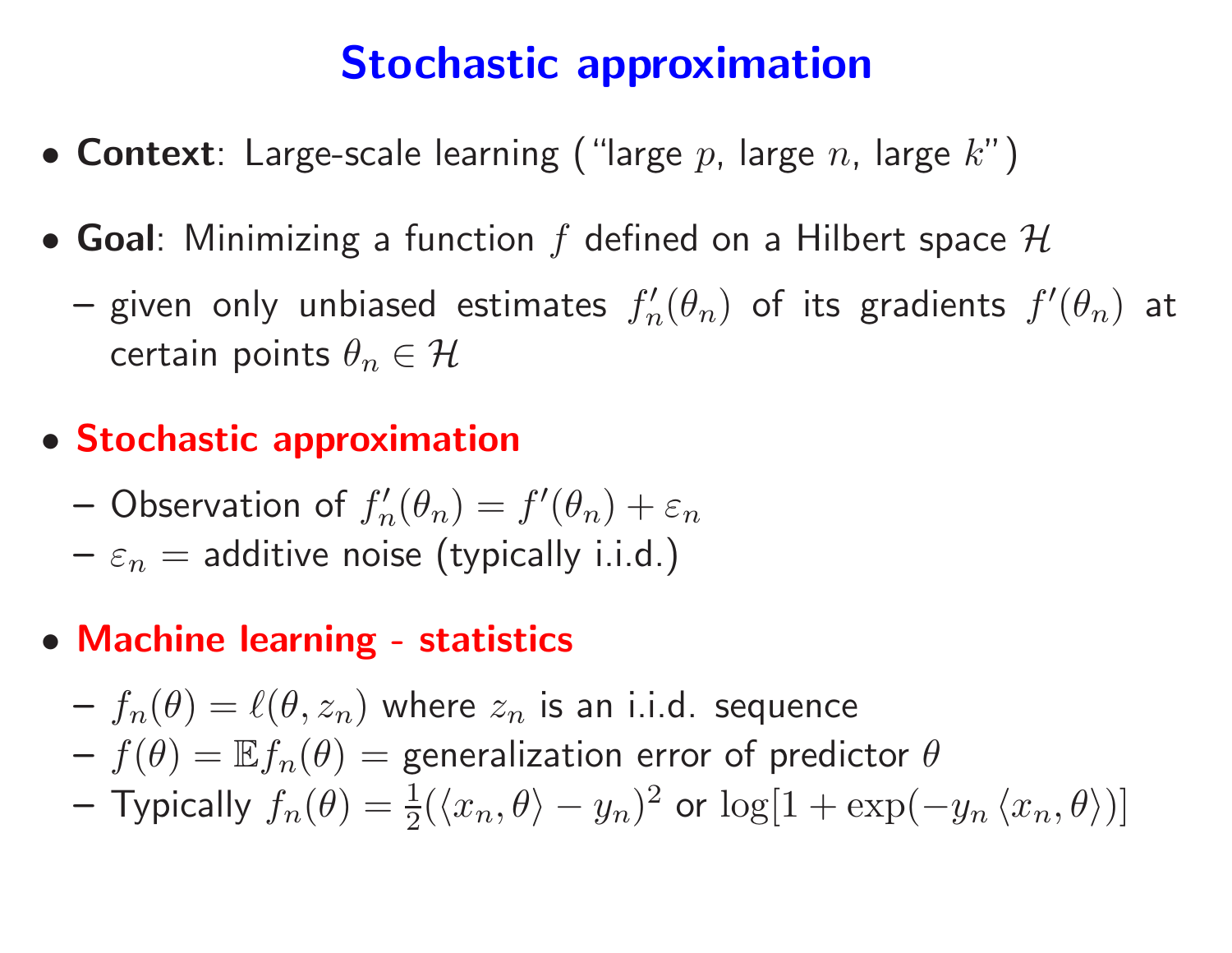# Convex stochastic approximation

- Key properties of  $f$  and/or  $f_n$ 
	- Smoothness:  $f$  B-Lipschitz continuous,  $f'$  L-Lipschitz continuous
	- Strong convexity:  $f \mu$ -strongly convex
- Key algorithm: Stochastic gradient descent (a.k.a. Robbins-Monro)

$$
\theta_n = \theta_{n-1} - \gamma_n f'_n(\theta_{n-1})
$$

- Polyak-Ruppert averaging:  $\bar{\theta}_n = \frac{1}{n} \sum_{k=0}^{n-1} \theta_k$
- Which learning rate sequence  $\gamma_n$ ? Classical setting:

$$
\gamma_n = C n^{-\alpha}
$$

- Desirable practical behavior
	- Applicable (at least) to least-squares and logistic regression
	- Robustness to (potentially unknown) constants  $(L,B,\mu)$
	- Adaptivity to difficulty of the problem (e.g., strong convexity)